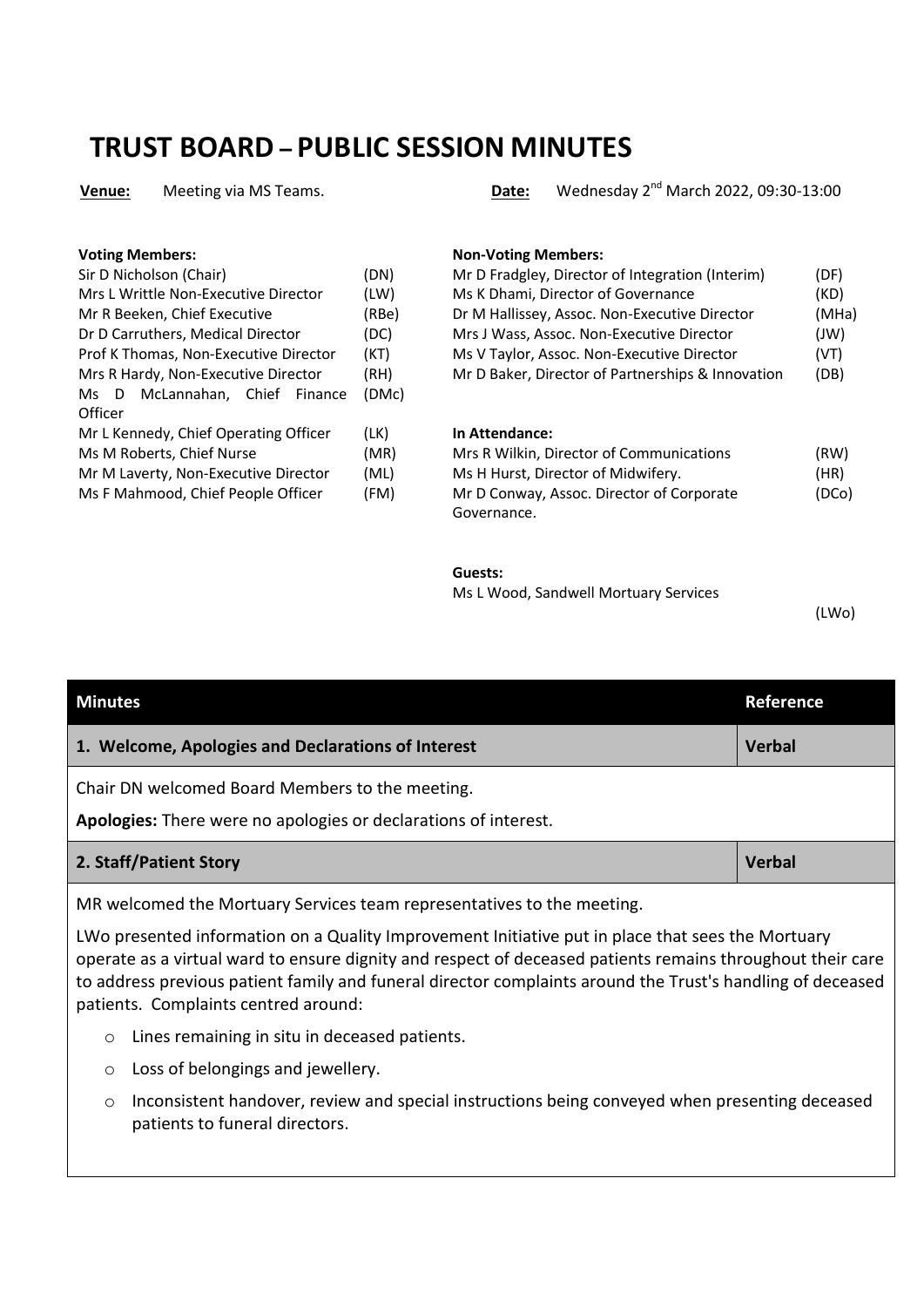LWo advised that a Mortuary Patient Passport has been introduced to provide documented communication between families, the Trust and funeral directors around deceased patients.

It was advised that further to the Mortuary Patient Passport, the Mortuary team has created a more transparent process around dealing with deceased patients to ensure nurses are better knowledgeable of the process and therefore well-equipped to provide consistent communication on the process with families of deceased patients.

The Chair thanked LWo for her presentation and reflected on the importance of viewing a deceased patient as a patient and extending the duty of care to them as such.

LW queried whether family feedback had been provided post the changes being implemented. LWo advised that there has been an increase in family gratitude at the end of the journey, with thank you cards highlighting the value families place on the more individualised approach the Trust is taking.

FM asked LWo whether she had any suggestions for improvement opportunities relating to better communication between the ward staff and Mortuary staff to help educate staff about the importance of the continuation of compassion and dignity of the deceased patient, as well as smooth transfer of information to Mortuary staff. LWo confirmed communication at present is very positive and that the biggest issue relates to accurate completion of the Notice of Death to ensure it covers the principles of three identifiers. Ward staff having better understanding of the reason behind the Notice of Death, through further training and development opportunities, would be beneficial.

FM confirmed the development of a large programme of accreditation to clinical excellence is in train which will encompass the elements discussed and advised LWo's involvement in this programme would be beneficial. FM offered to work with LWo on reviewing existing training in the interim.

Discussion was had around LWo's involvement with the End of Life Six Promises project as well as her experience of different requirements across multifaith groups. LWo confirmed she is not engaged with the End of Life Six Promises project but is open to her involvement. DF confirmed they will follow up with Anna Locksley to make this connection.

LWo advised the Trust is very good from a multifaith perspective and work very closely with the local community in this regard. It was advised that the Trust offers a rapid release policy where patients can be released to funeral directors as soon as a medical cause of death has been issued. Positive feedback has been received from the Birmingham Muslim Burial Committee on this.

RBe queried how the introduction of the Mortuary Patient Passport was received by staff. LWo advised Mortuary has regular monthly meetings to open up new processes to consultation prior to implementation.

The Chair commended LWo for taking the initiative to undertake this task and the humanity she has displayed. He asked that all non-executives make arrangements to connect with LWo and the Mortuary team over the next year.

**Action:** FM to involve LWo in accreditation programme and on reviewing existing training.

**Action:** DF to follow up with Anna Lock to involve LWo in the End of Life Six Promises.

**Action:** All non-executives to make arrangements to go and see LWo in Mortuary over the next year.

| 3. Minutes of the previous meeting, action log and attendance | $\sqrt{18(03/22)001}$ |
|---------------------------------------------------------------|-----------------------|
|                                                               | TB(03/22)002          |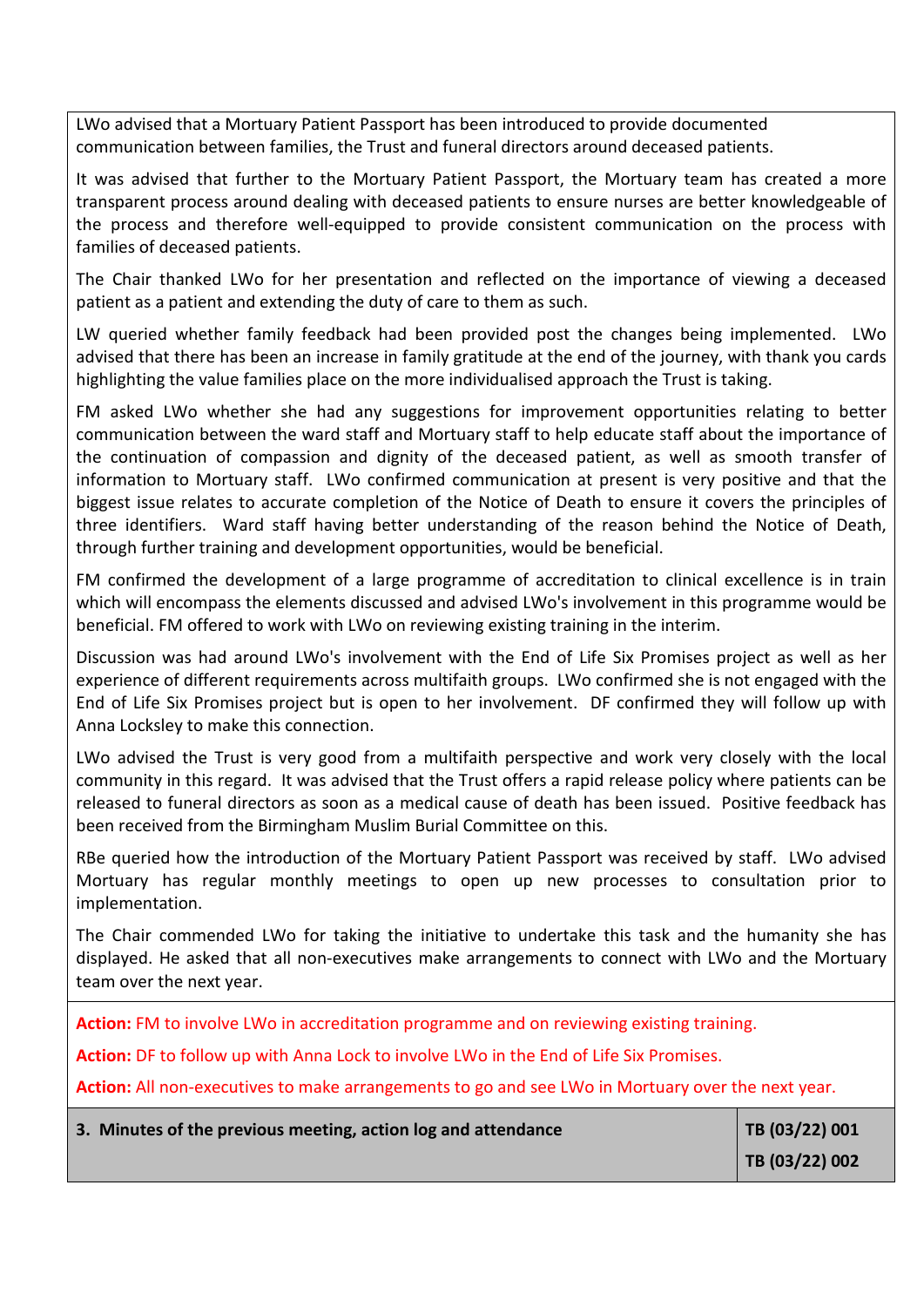**TB (03/22) 003** 

The minutes of the meeting held on 2nd February 2022 were reviewed and **APPROVED**.

The action log was reviewed. It was noted that actions had either been completed or were not yet due.

# **4. Chair's opening comments Verbal** *Queen Comments* **Verbal** *Verbal* **<b>Verbal**

DN noted world events relating to Ukraine. He commented on Integrated Care System initiatives to bring together people in the Black Country Health Care System to see how the Trust can help and support the events, through medical supplies, volunteers or supporting Ukrainian staff.

#### **5. Chief Executive's Report TB (03/22) 004**

RBe referred Board members to the report and in particular the current status of the draft constitution (placed in the Trust Board's reading room) which provides for collaboration in the Black Country, taking a clear view about who should represent the acute/community sector on the Integrated Care Board and how that is determined. He expressed his belief that the organisation does not work alone but as a collective of providers and sought the Board's opinion on how best to influence that provider collaborative.

He further explained that the draft Constitution as it stands does not contain detail on membership and composition of subcommittees of the ICB and needs to be set.

RBe shared his opinion that the early stages of the Integrated Care System was around a concept of collaboration and making commissioning and provision decisions together though language is now changing with the reintroduction of the word commissioner as separate from provider. He advised of his concern that the ICB does not become wholly dominated by the strategic commissioner and remains a collaborative space.

Discussion was had around the report. DF advised his view that the description of the sub-committees on slide 25 of the Board Pack is wholly inadequate and that the description of an Integrated Care Partnership on the left-hand-side and the place based partnerships on the right-hand-side do not describe what the white papers talk about. He stressed that the Board have an opportunity to try and seek to change the format of the ICB or the sub-committees to avoid a commissioner/provider split occurring.

LW provided comment on the autonomy and accountability of the ICB versus that of the Trust and wondered whether this will change as of July and sought clarity on what role the regional tier plays and where accountability for an NHS Trust Board stops and where wider accountability starts. RBe advised that he hopes secondary legislation due to come out will clarify this.

DB commented on capacity limitations in driving more than one agenda across the Trust and advised alignment as a system is required. He advised that if a group structure is necessary he would be in favour of considering this. Further comment was given on the provider collaborative in terms of the make-up and whether the Dudley Integrated Health Care (DIHC) partnership should be included in the provider collaborative. RBe agreed the issue relating to DIHC needs further clarification and he will seek to provide this in the coming months.

LK advised he believes it is good to see the inequality lead on the ICB and hopes this acts as more than just a token gesture.

ML sought clarity over whether a heavier weighting towards commissioning was as a result of a national or local driver and whether BSOL would be operating under the same approach. RBe advised this was a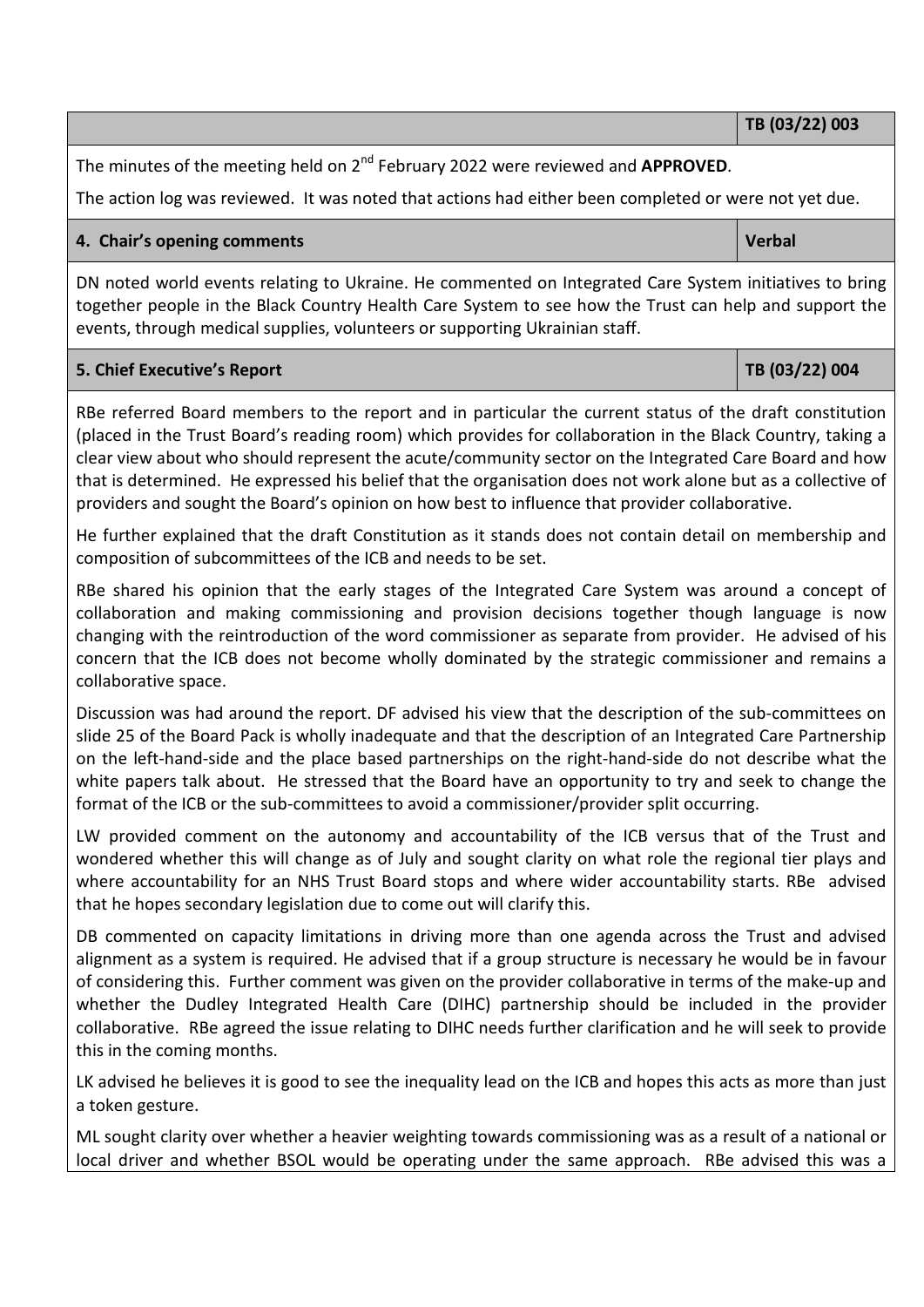national instruction that is not for NHS Trust Boards to approve but for them to note.

RBe advised that in relation to BSOL, Richard Kirby, the Chief Executive of Birmingham Community, is helping the BSOL system pull together. RBe advised he has sought comment on how accountable officer representation around the BSOL provider is to be handled and that he will report his findings back to the Board.

DN rounded off by advising the Board they have an opportunity to bring people together to achieve success. He reminded the board not to get bogged down in a complex accountability planning system that takes away from the innovation needed for system development.

**Action:** RBe to provide further information in the coming months on how DIHC as a statutory constituted organisation could provide a system wide role

**Action:** RBe to provide further information on how accountable officer representation around the BSOL provider is to be handled.

# **6. Questions from members of the public Verbal Access 10 Access 10 Access 10 Access 10 Access 10 Access 10 Access 10 Access 10 Access 10 Access 10 Access 10 Access 10 Access 10 Access 10 Access 10 Access 10 Access 10 Acce**

No questions were received from members of the public.

# **Our patients**

#### **7. Our Patients: Dashboard TB (03/22) 005**

The paper was taken as read.

#### Board Level Metrics

LW queried where the Trust is ranked in terms of CQC quality improvement. DB responded that eight of the metrics reference back to benchmarking capability and these are the ones the Trust should work on improving as they all link back to the hospital combined performance score which is a predictor of where the Trust is on CQC.

LK further advised that to get an indicator of the CQC rating, there are four quarters which nationally represent outstanding to inadequate and that it is a combined element of these four quarters that drive the Trust's CQC standing at any one time.

ML queried where to look in the Board Level Metrics to track and see the Trust's progress. DB advised that Page 9 of the Public View paper shows the fall in the hospital combined performance score and the relationship between the four domains. He further highlighted that the FPC chart shows that there is substantial movement in a lot of items.

MHa highlighted that some of the key metrics that the Trust that has performed poorly on, for example, antibiotics and sepsis, have not been included. It was felt that this should have been acknowledged to ensure it is given the attention it warrants.

DN advised that this may be just a question of presentation given there are general points around specific areas, such as antibiotics.

RBe confirmed that the Board made an informed decision to slim down Board trackable metrics and by default the following metrics are being focused on: the quality and care provided, the quality of staff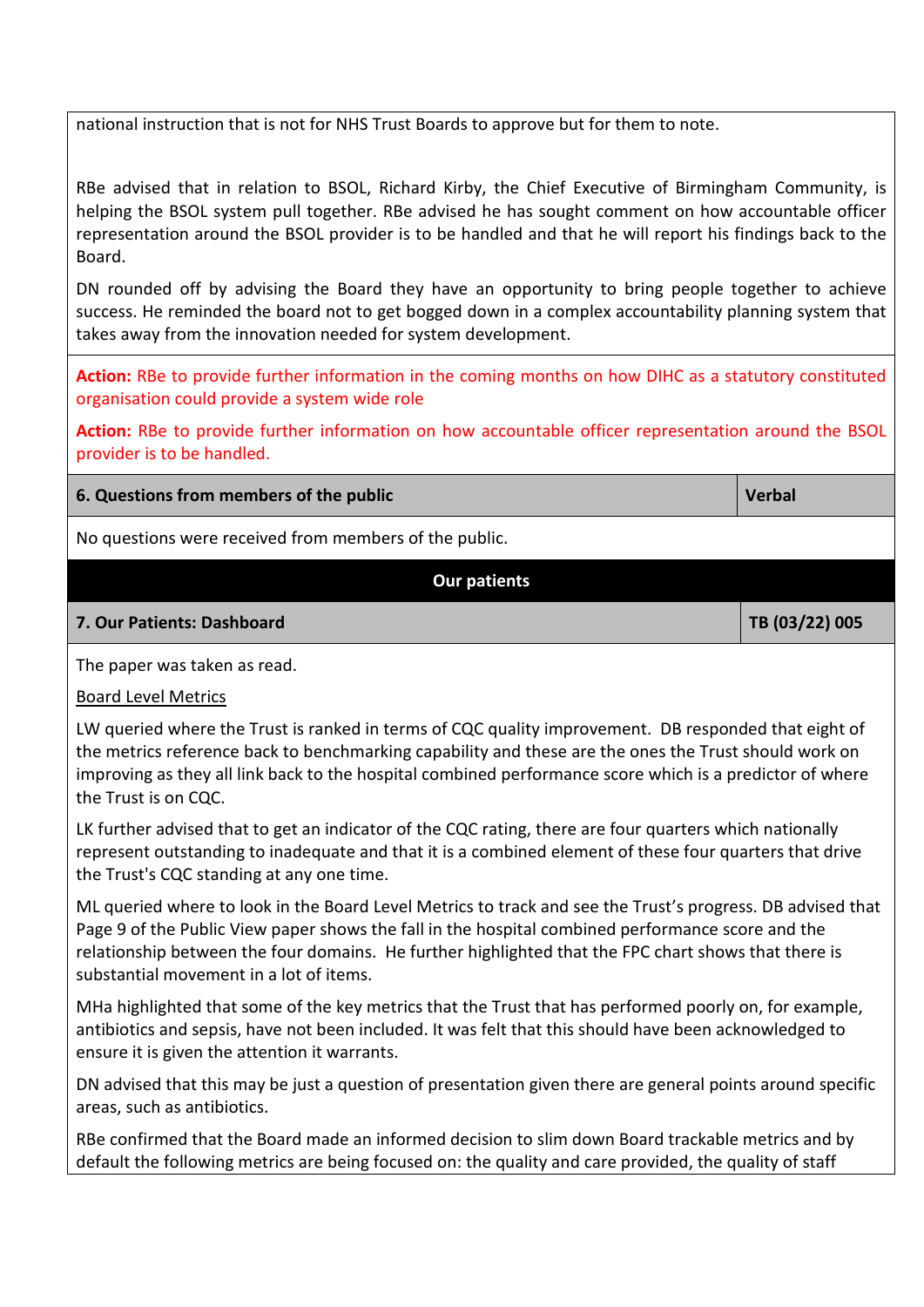experience and the population health outcomes the Board seeks to influence. RBe confirmed that going forward a clearer connection will be made between Board level metrics, SPC charts and natural variation and where it is a statistically significant trend, an explanation will be provided.

DC reflected that there is the need to think about how items are repeated in the report that have been expressed previously, for example, last month the report stated work was undergoing with sepsis and the plan was for the improvement project through March.

# Perfect Ward

KT queried that the report states a small number of areas have yet to commence the audit process and whether this was due to roll out or that these areas were difficult to get engaged. MR advised that this is in relation to roll out, mainly for paediatrics and some special services.

RBe asked whether MR and LK can rephrase "unfunded wards" in the report as it is outmoded in light of the Funded Winter Plan that this board has approved. MR agreed.

# CQC Domain Caring

DN confirmed there was no further questions on these.

**Action:** DC to work on formulating how to repeat things in the report that have been expressed before, or refer back to them, if work is still ongoing.

**8.** Receive the update from the **Quality and Safety Committee** held on 23<sup>rd</sup> February 2022 **TB (03/22) 006** 

KT provided update on the Quality and Safety Committee.

Gold update on COVID-19 position, including vaccinations

It was advised there had been improvements in 62-day cancer and two week wait waits, though staff sickness rates were slowing the rate of improvement. Reasonable assurance was provided on services returning to normal.

Maternity Dashboard and Neonatal Data Report

It was reported that the national target rate for caesarean sections have been removed. The Trust's elective section rate at 10.1% is low and merits further investigation. There are staffing concerns in neonatal and community midwifery which were discussed along with actions that can be taken to improve this. All Trusts were asked to provide assurance against seven actions and the SWBH scored the highest in the local maternity neonatal services area. Partial assurance was provided.

Board Level Metrics and IQPR exceptions

This was discussed and partial assurance was provided.

Monthly Mortality Dashboard

Both the HMSR and the SHMI are showing an improving trend, but are still high and merit further vigilance. Reasonable assurance was given. Thorough review of 90% of deaths showed none were preventable.

IT Outage Update

The findings of the Dudley Group's external review were presented. A suboptimal structure was found in a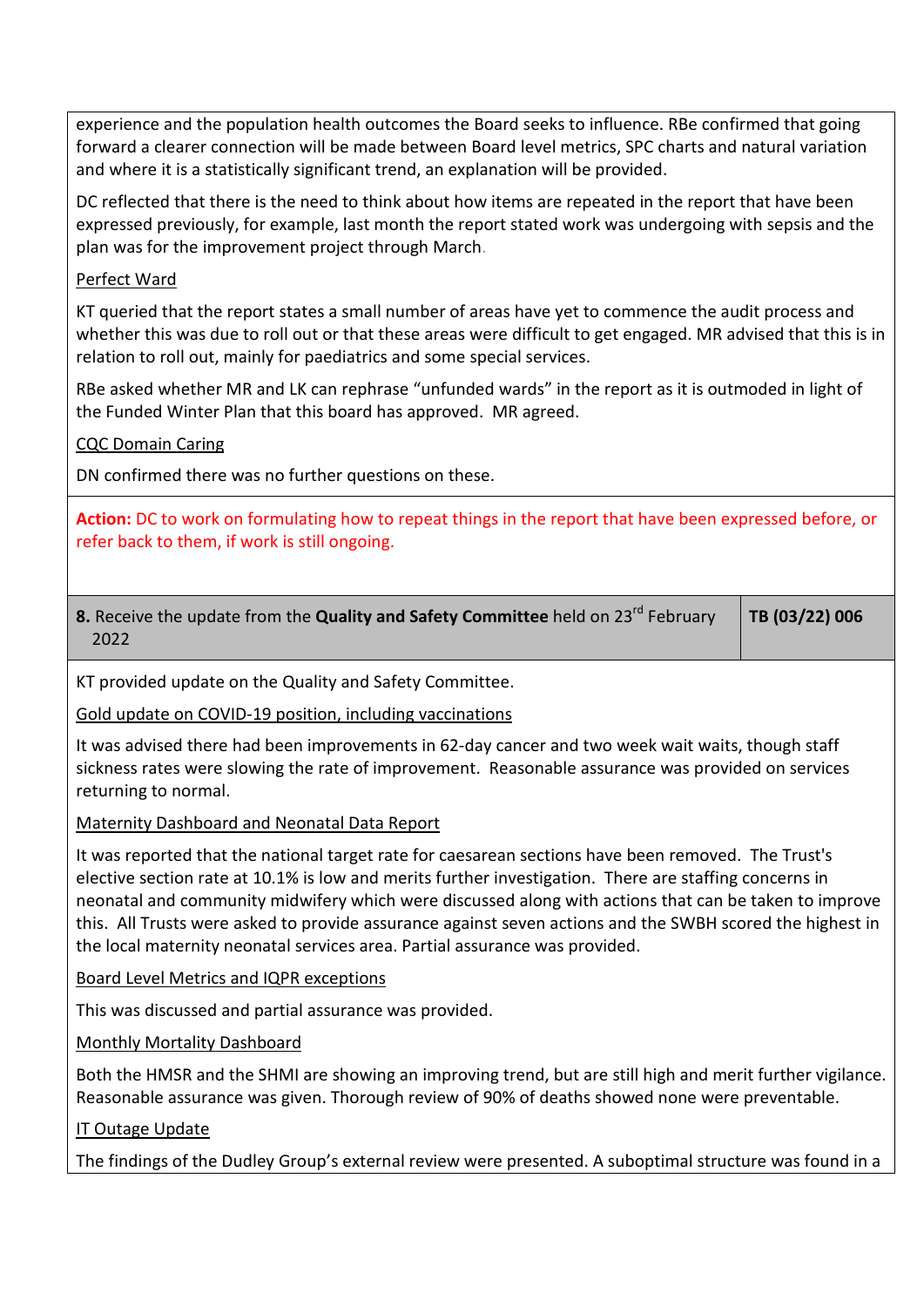number of roles which is going to take time to correct and so only partial assurance was provided.

| Discussion was had around caesarean rates and the difficulties of working to targets in this area given the |
|-------------------------------------------------------------------------------------------------------------|
| dangers that can arise. DN advised that a culture shift is taking place within the Trust to move away from  |
| targets.                                                                                                    |

**9.** Receive the update from the Finance and Investment Committee held on 25<sup>th</sup> February 2022

**TB (03/22) 007** 

ML advised that the business case for the MMUH was not yet ready for circulation. He advised that the affordability of the MMUH was considered and the rostered proposal was agreed along with an energy contract extension also having been agreed.

RBe highlighted the need to be crystal clear about point 7, the difference between waiting lists and waiting times. Improvement in waiting times is being targeted in the more immediate horizon and that is reflected in the planning guidance for next year and beyond. It was noted that the total waiting lists across the NHS in England will take years to get back to pre-COVID levels, but wait times, particularly long waiters, are improving and it is that that needs to be tracked.

LK commented that there was no assurance on point 8 but confirmed there is an activity plan in 2022- 2023, but due to significant vacancies and sickness factors within theatres to even to return to the Trust's 2019-2020 plan will require investment in insourcing.

DN confirmed that the Trust's gas supply does not originate from a Russian source.

| 10. Receive the update from the MMUH Committee held on $25th$ February 2022 | $ $ TB (03/22) 008 |
|-----------------------------------------------------------------------------|--------------------|
|-----------------------------------------------------------------------------|--------------------|

DN confirmed this will be taken up in the private session later this afternoon.

#### 11. COVID19: Overview TB (03/22) 009

The paper was taken as read.

LK confirmed community infection rate has reduced significantly from last update, and highlighted three main points:

#### Current Inpatients

LK reported that fewer COVID patient numbers has allowed the Board to start a reset programme to realign wards back to pre-COVID and reset ED departments.

#### IPC regulation changes

LK reported the following fundamental changes:

- Moved from FFP3 masks to surgical face masks;
- COVID and non-COVID pathways;
- Visiting has recommenced as of today.

# Workforce cell

LK confirmed vaccination for staff as a condition of employment 5.8% fully 90.96% partially.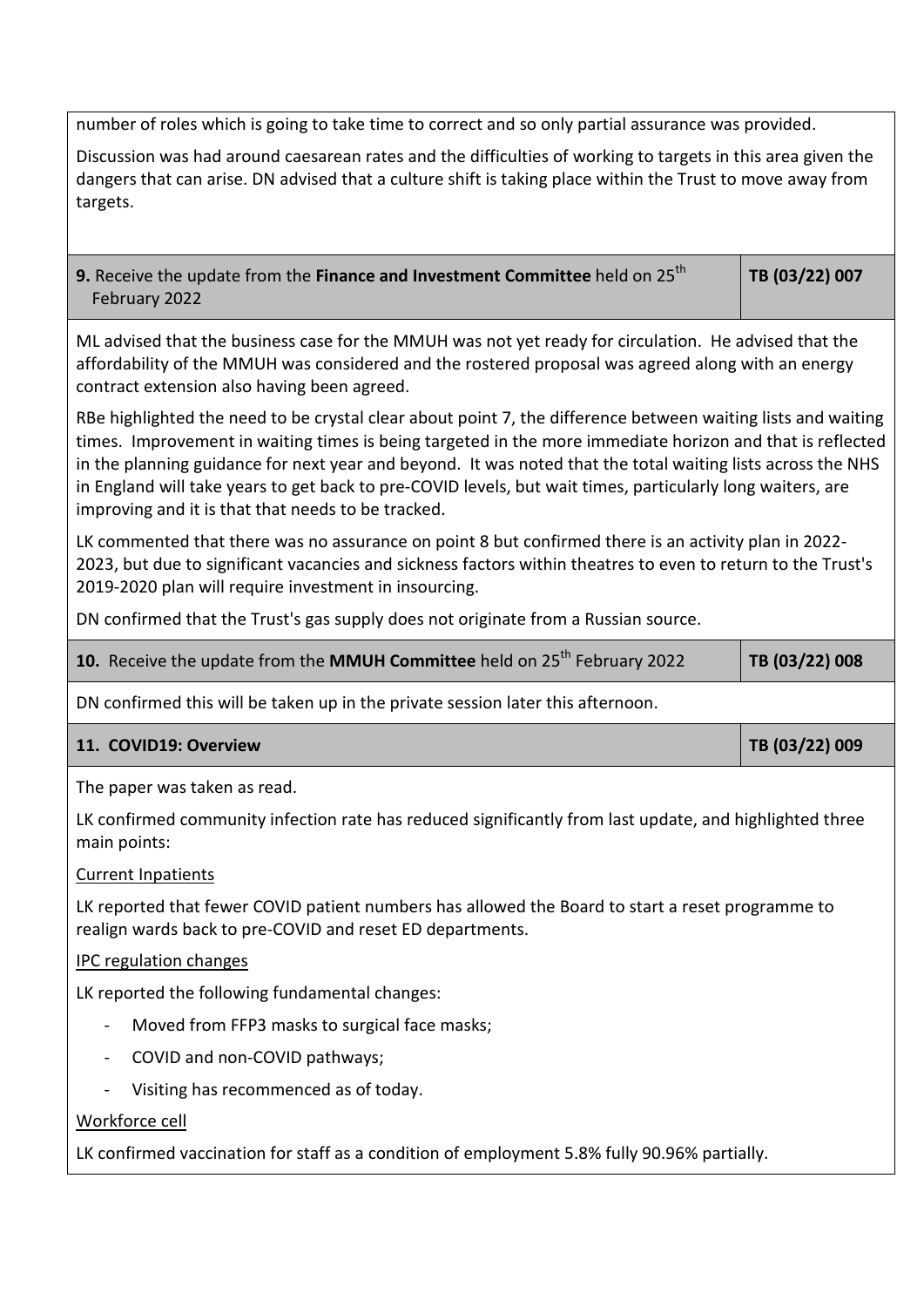### Place Vaccination Programme

- The 12-15 year old programme at schools continues;
- The 5-11 year old clinically vulnerable programme has commenced.

LK confirmed that the Trust has received good recognition for the programme they are doing at Tipton.

FM reported the Health & Social Care Secretary's announcement yesterday that regulations making COVID-19 vaccination a condition of employment for health and social care staff will be revoked from Tuesday 15 March. The Trust position is to encourage staff to fully vaccinate. Currently 1020 members of staff are vaccinated, 652 fully and 368 having received a single dose.

It was advised that 38 staff gave a clear refusal to engage regarding vaccinations, this is being managed sensitively and a proposal will be taken forward to the Executive team for consideration. A focus has been maintained on sickness absence management to decentralise the management of that in order to provide the Board assurance that workforce capacities are improving. Sickness figures improved to 4%, average sickness level is just above that at 6.5% and the Trust are on track to achieve the targeted reduction to 6% by the end of the financial year.

JW queried whether it was still a requirement of employment that new starters are vaccinated. FM advised the latest government announcement suggested that because they are not revoking the legislation until 15 March, the Trust are not currently at liberty to change their position with existing recruitment. The Trust's policy is to continue to confirm vaccination status for all staff, including new applicants, and to continue this, making risk-based decisions about where people are working.

FM confirmed that the four individuals who were rescinded have been contacted to encourage them to reconsider working with the organisation, with a risk assessment having been done to support that. Work is underway to identify those who may have accelerated their decision to leave the Trust through retirement or other means as a result of compulsory vaccination, so that the Board can be provided with assurance that staff haven't been lost unnecessarily.

DN queried whether the number of COVID patients in the hospitals was down to 80? LK confirmed as at the time of the meeting the number stood at 66 and was decreasing steadily.

# **12. Finance report: Month 10 <b>TB** (03/22) 010

The paper was taken as read.

DMc highlighted the possibility of a small surplus for this financial year driven mainly by the underwritten costs of the Elective Recovery activity which hadn't been assumed in the plan for the second half of the financial year, a bigger risk reserve than the Trust started off with, which has to be moved out to the providers, and finally slippage against the £4.9m worth of Winter schemes that were provided for in the second half of the financial year.

It was confirmed following Month 10 performance the year end forecast reported is now a surplus of £5.129m. The ICS surplus is expected to be around £20m, and the Trust's share is £5m of that. From a capital programme point of view that's still performing well.

DMc stated the Trust has been grateful to receive five or six PDC awards quite often without the bidding process, these have funded brand new very useful equipment and the Trust is striving to spend those PDC before the end of the financial year, and not result in an underspend, to avoid losing that funding opportunity.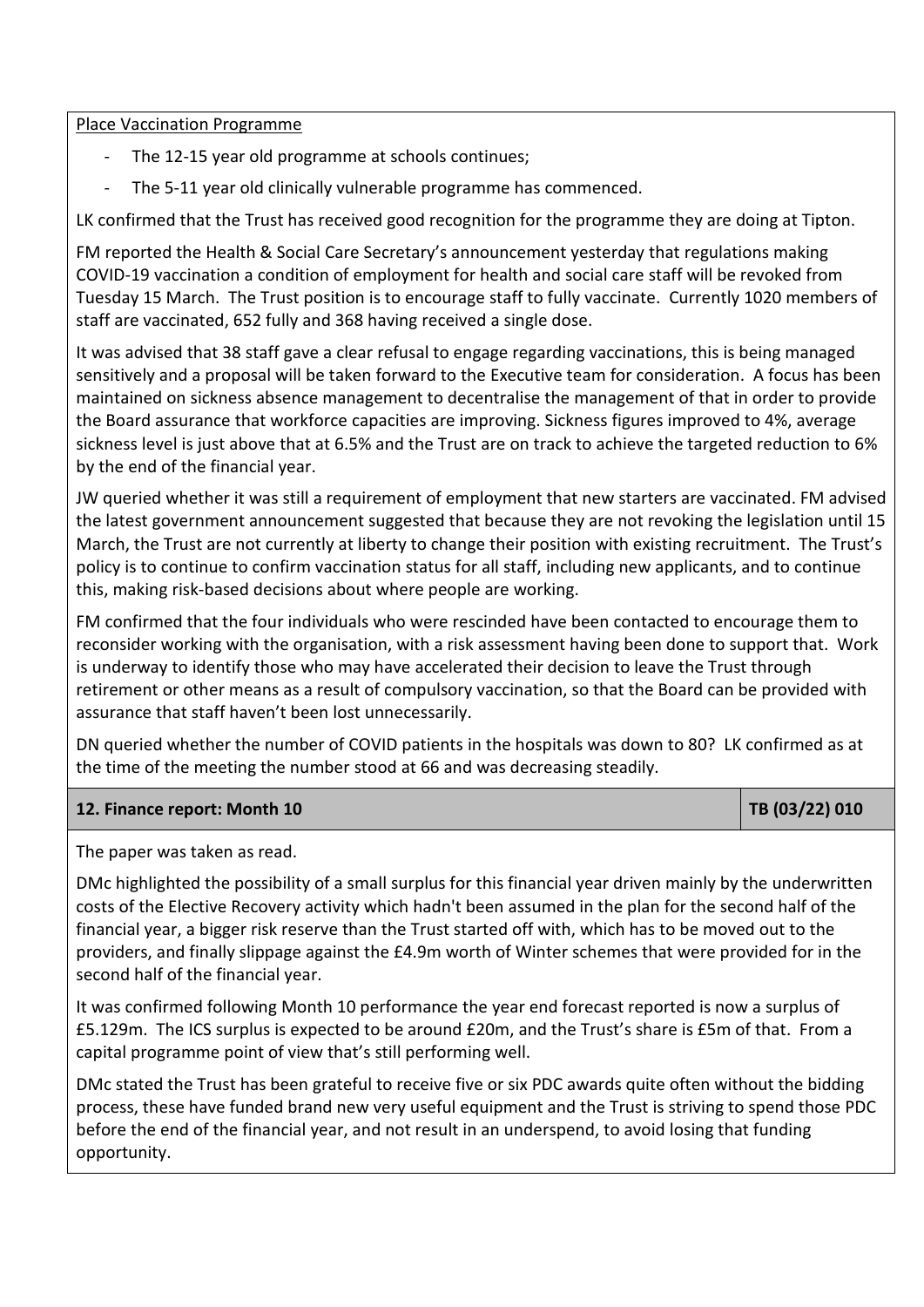DMc confirmed cash balances remain strong at £54.5m at the end of January.

ML queried what is happening to the underlying deficit during the course of the year and whether there is any danger of penalties if delivering a large surplus. DMc advised the danger is there is a view that the system has got more money than it needs and that can make the future financial year and the messaging around that a little bit more difficult to understand.

It was outlined that the Trust's underlying position has worsened, but the April planning around mediumterm costs model will reset the baseline of budgets in a balanced position for 2022-2023.

# 13. Draft 2022/23 Finance Plan TB (03/22) 011

The paper was taken as read.

DMc confirmed this process is still underway. Initial ICS submissions for workforce activity and performance were made 10 days ago, and from a finance point of view the Trust is expecting a flat cash scenario. COVID funding will reduce significantly, replaced by growth.

The Trust's assumption at the moment is in order invest in developments they need to deliver more CIP than is nationally required, or to get more income. CIP planning target is £10m, or 1.6% on £600m turnover.

DMc stated the Trust are planning to receive a triangulated activity workforce and finance plan on 17 and 18 March, which will include a very clear expectation that the Trust need to reinstate the grip shown prior to the pandemic around over finance and delivery of plans by system performance, not by organisation.

DMc outlined the follow objectives:

- For people, a 5% increase of workforce and 50% reduction of bank usage.
- For patients, the Trust will reduce long waits, with more work to be done on waiting list, activity volumes and RTT.
- Improvement on diagnostics.
- Urgent care activity volumes.
- Funds allocated for local population health management.

DMc confirmed that on 17 March the Trust will be joining up the pay and the finance plans, with a need to change the finance plan to make sure it reflects the closure of unfunded beds, the fact that confirmed capital is potentially a smaller budget than the spend plan, and the intention to be more assertive in the expenditure plan to assist with securing of adequate budget.

DN queried whether the negotiations are happening with the Black Country and West Birmingham only or whether they are happening simultaneously with BSOL. DMc confirmed they are happening simultaneously with BSOL.

DMc responded to queries around income from emergency care to state focus in on this as a way of resolving 80% of the Trust's cost control issues and cost reduction requirements. It was stated that plans indicate there will be £30m less income next year with £40m additional expenditure, without increasing activity. The Trust therefore need to increase income and drive down costs, with realistic delivery plans in place to achieve this. Zero agency was flagged as an unrealistic target and that agency must instead be minimised with the exception of difficult to fill roles where the Trust has no alternative option.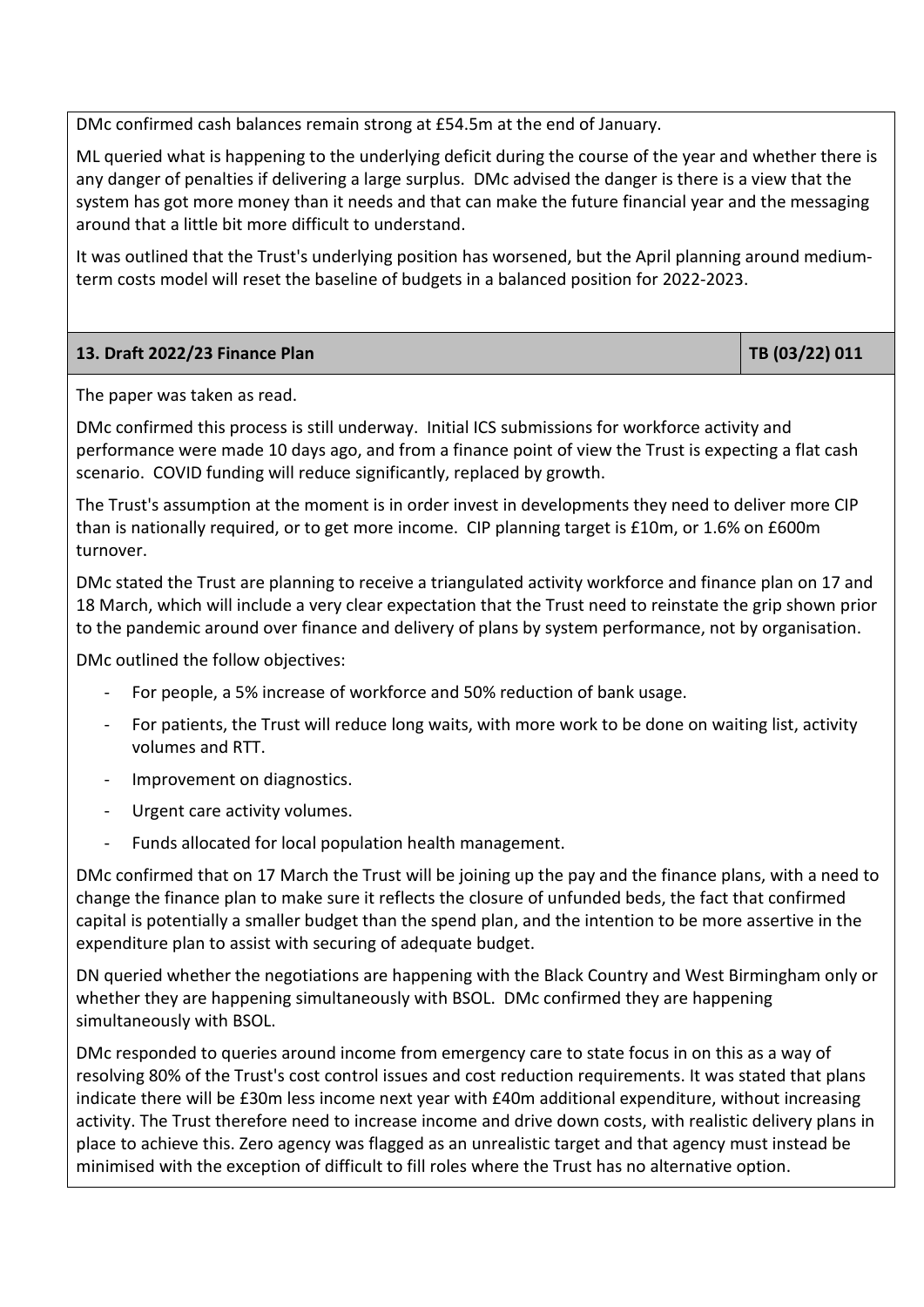Discussion was had around the Trust's focus on both medium and short term cost focus. It was confirmed that the MMUH affordability assessment due in April will aim to do this, covering the next four years through to 2026/2027.

LK commented in this regard that the workforce are facing challenges to achieve the ambitious targets they have been set and that innovative thinking is required. DMc confirmed that workforce requirements are being taken into consideration within the medium-term financial plans.

DMc provided reassurance that the objective is to create a balanced financial plan without gaps and advised that the Board will be given opportunity to discuss the plan prior to April's final submission.

DN summarised that 2022/2023 will be a difficult year with lots of risks as the Trust moves into a new paradigm. He advised a comprehensive approach to financial planning is required to ensure connection with the longer term view of the Trust's financial and workforce position over the following three to four year period.

The Board **APPROVED** the executive team to submit a draft plan on 17 March, and agreed to receive the final 2022/23 plan on 18 April, with a three-year forecast.

#### **14. Maternity Improvement Plan TB (03/22) 012**

The paper was taken as read.

MR highlighted three main areas to focus on this month's report:

- The Trust are currently at 90% compliance around the Ockenden Report, but will achieve 100% compliance by the end of March.
- The Trust are being asked to offer assurances in relation to the further reports coming out from East Kent et cetera.
- Maternity held a lessons learnt quality improvement event on 10 February and the main thing to note was the interest taken from the Regional Chief Midwifery Office and the CCG who attended that event.
- Update around the safety champions in relation to the maternity safety meetings and walk about the Ockenden framework for January is in the annex for approval.

HR added that the Trust have to submit a further update to NHSE and NHSI by 15 April, so next month's paper requires Board assurance for this. The work undertaken by the governance team should be applauded and this is really building on the work that the Trust has already undertaken on safety culture, ensuring that all members of the team are part of this improvement journey.

HR welcomed Professor Kate Thomas as our new Non-Executive Director and thanked Leslie for her support during her interim time with Maternity.

The Board **APPROVED** the Ockenden Benchmark Rating and Oversight Framework presented in the paper.

#### **15. Hospital Combined Score/Time Series Analysis Transformation Computer 19th Computer 15. 18 (03/22) 013**

The paper was taken as read.

DB advised that the report providers answers on the Trust's combined score. The conclusions drawn were that COVID impacted the Trust significantly in its previous areas of strength. Areas of previous high performance, such as RTT and 62 day cancer, were hit hard. Hospital Acquired Infections are related to an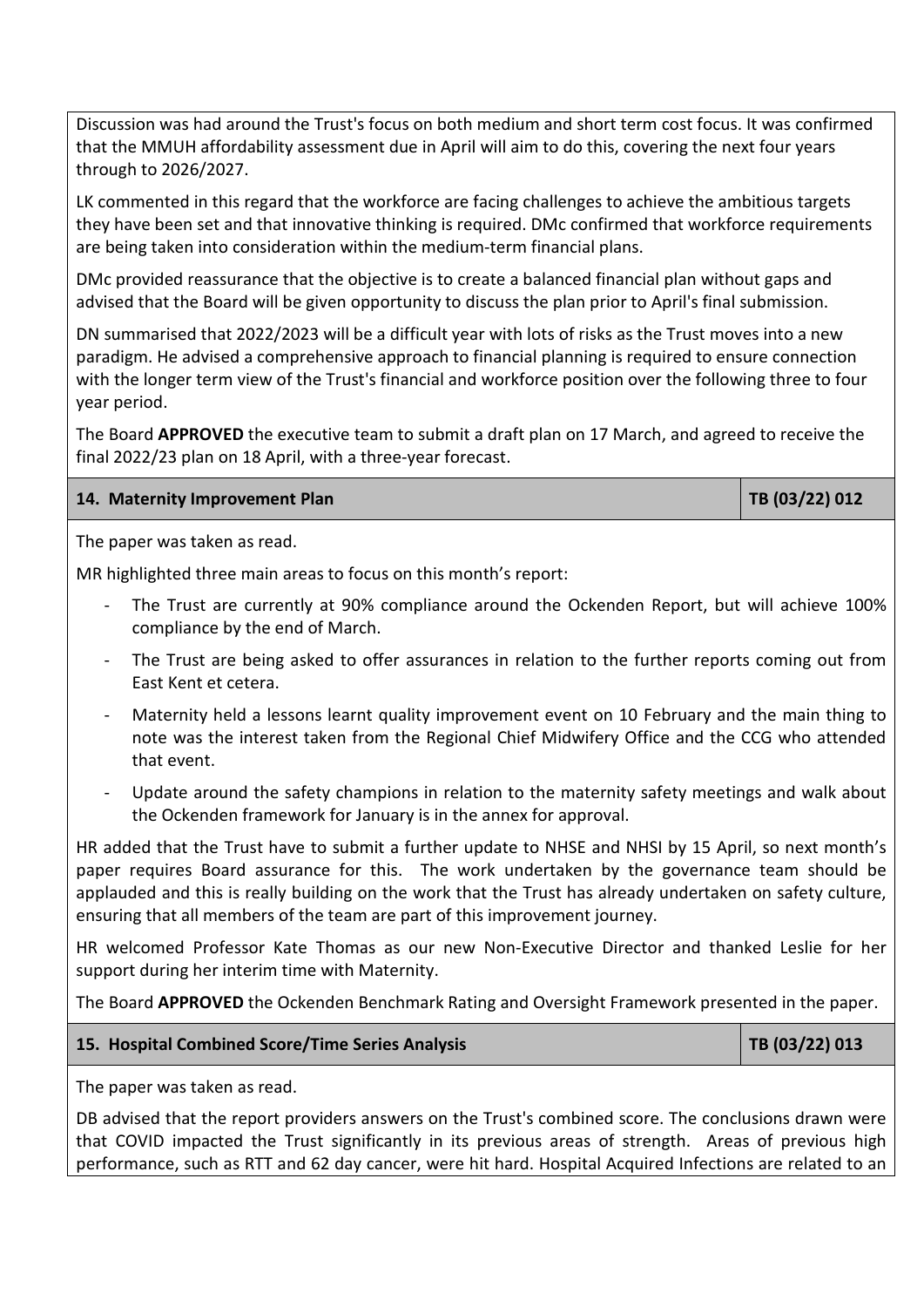increase in hospital onset c.difficile. Another key observation was whilst complaints haven't gone up significantly, they benchmarked poorly against peers who saw an average decrease of 25%. The emergency C-section rate is low and it appears no data was submitted during October.

RBe commented that this is a quantitative and benchmarked assessment of where the Trust would be if the CQC inspection process was purely a desktop assessment, rather than comparing against other organisations. He commented that the leadership team have confidence that as a result of an acknowledgement of the current position the improvement work at a granular level is starting to be done.

ML commented there are two areas of the report that need to be explored further:

- Public View make comments on a few other areas;
- Collection of data internally is different from how it's reported externally causing distortions in the report.

Discussion was had around how often the report should be produced. It was commented that the HCS can be accessed on a live basis and a quarterly report would likely be sufficient.

JW queried how long will it take the Executive team to get their head round the issues raised and for the Trust to see improvements being made. DB provided his opinion that the big indicators that are driving the Hospital Combined Score (HCS) have bottomed out and are starting to pick back up already. He believes that by April the Board should have better visibility.

# **Our people**

### 16. Our People: Dashboard **TB (03/22) 014**

The paper was taken as read.

RBe reinforced the point made previously that the commentary needs to be on the SPC trend, not on month to month movement.

The following observations were made by Board members:

#### 20/21 People Pulse staff engagement score

Discussion was had around the next steps in relation to the annual staff survey results now being available. It was mentioned that whilst the Pulse Survey Results are out, the national staff survey results are not out publicly, rather an internal report has been circulated that has been benchmarked against other similar organisations. Staff will be encouraged to send suggestions for areas of improvement based on the results, which will assist with the Trust's action planning response.

It was advised that the POD Board have yet to discuss the benchmarked results, though these will be discussed at the next POD meeting and will be escalated for Board discussion at this point.

MS queried whether the data suggests that the wellbeing efforts are working, particularly in the risk areas of maternity and theatres where engagement was previously low. RW advised that the long-standing issues in maternity are still be worked through but advised significant improvement had been made in the leadership approach to change staff perception.

It was stated that theatre needs further attention with an interventional focus and wholesale review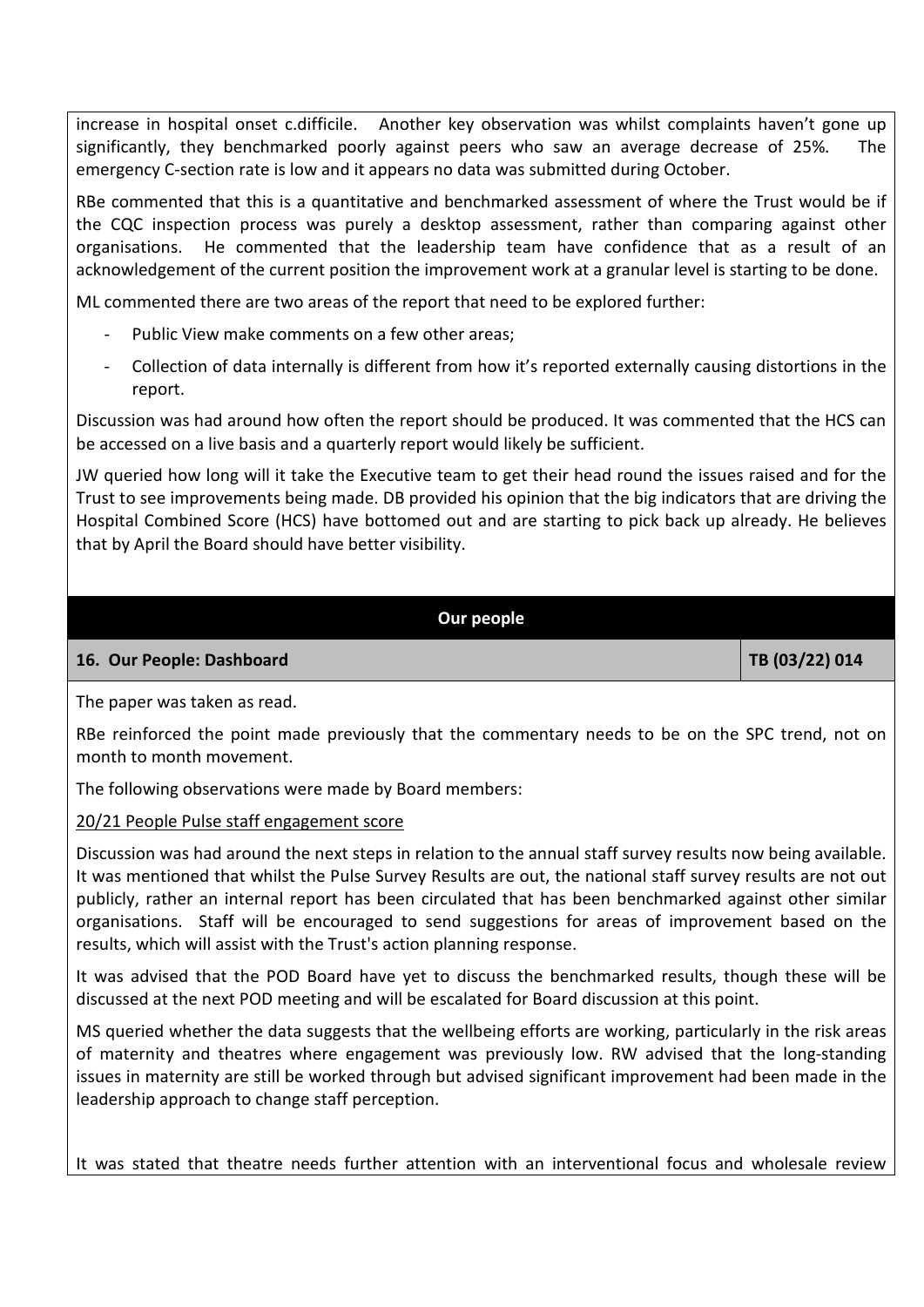required.

RW went on to advise however that overall, health and wellbeing tracking shows improvements in both staff perception over the support provided and comfort of staff escalating concerns, though this has stagnated recently. Systems are being considered that will use a variety of measures to ensure this is being managed proactively by the Trust moving forward.

DN commented Board is looking to move this forward to achieve the right level of engagement.

JW suggested that there is scope for the Trust to make significant improvements in the area of engagement, reflecting that other Trusts have made big strides in this regard in relatively short time periods. They expressed their view that to achieve this the Executive team and Board need to be committed to this, as this is not an area where responsibility can be effectively delegated or outsourced.

# **17.** Receive the update from the **People and Operational Development Committee TB (03/22) 015**  held on 23<sup>rd</sup> February 2022

The paper was taken as read.

LW commented it was the first meeting of 2022 and highlighted the following points:

- Work on MMUH POD could not give assurance because it did not receive sufficient information. Additional information has been requested for the next meeting.
- There was an introductory paper about Retention, but it was felt to be too immature for the Committee to sign off. The Executive team has been asked to discuss it together.
- Staff Survey seeking information from staff. Ruth Wilkin has been co-opted onto POD permanently and the Committee have asked for the next meeting to come up with a comprehensive plan with regard to, (1) how the Trust are going to share the output of surveys with the Board and (2) what the Trust's strategy is going to be going out to staff with the survey as the Committee aims to find a fresh and innovative approach.

LW advised on items requiring escalation to the Board included queries around vaccination that have been addressed previously in this meeting and a lack of confidence around MMUH, which she will bring to the Private Board. It was advised that a decision was made to implement the E-Rostering paper and the Committee were keen to implement this into the organisation as quickly as possible.

RBe commented there are three elements in relation to improving the score for care and staff experience: (1) the six point people plan around culture and values, (2) the digital experience, (3) the physical environment and facilities that staff have available to them.

FM commented that there has been extensive work on the integrated score card because at one point there were no measures in relation to the people agenda at all. They advised that the last three months has seen work on putting together an extensive people and cultural barometer at the request of the Committee.

**Our population** 

**18. Our Population: Dashboard TB (03/22) 016**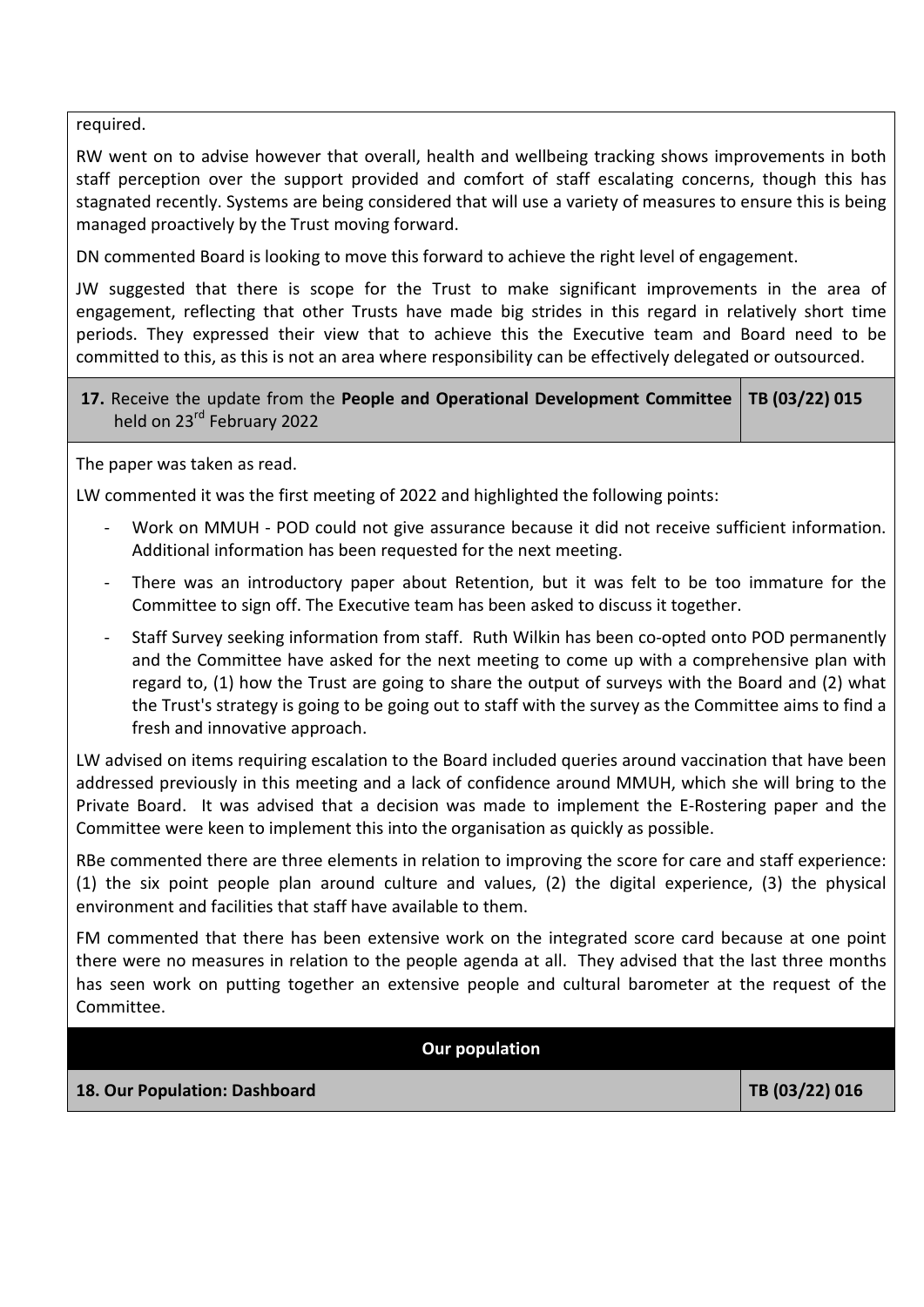The paper was taken as read.

DF highlighted that progress had sped up on place-based partnerships.

Further update was provided that work on the outcome measures, a piece of work commissioned from the Joint Strategic Needs Assessment, will be brought to Integration Committee in April.

It was advised that consistency checks have been done across Black Country and West Birmingham with the exception of one place, and that the Trust have will provide support in this regard moving forward.

DF advised that the outcome measures may need some refinement moving forward.

DN confirmed that the Board are **ASSURED** by the report.

# 19. Placed-Based Partnerships Report **TB** (03/22) 017

The paper was taken as read.

DF provided update on the report, splitting this into three parts containing the following saliant points:

- A branding name has now been selected of Sandwell Health and Care Partnership, which provides a clear message to people that the Partnership engage with both citizens and partners. As an assurance point it was advised that agreement has been made on one lead GP to represent the GPs. It was confirmed that a draft alliance agreement, partnership agreement of values, behaviours and delivery is well underway and will be delivered within the planned timescales. This alliance agreement is also likely to be adopted by The West Birmingham Partnership to ensure alignment.
- Transformation is moving along at some pace. Good progress is being made on discharge to assess and it was advised the Trust has the best discharge performance in the Black Country.
- Instability in the workforce within the care market is something that should be seen as a risk and opportunity. Opportunities should be looked at as the market stabilises.
- Citizen engagement forums taking place.
- DF advised there was still concerns from local GPs around the situation in Ladywood and Perry Barr.

Discussion was had around the implementation of the Midland Board Level Metrics within the Sandwell Place Based Partnership and whether this then reads across into the Ladywood and Perry Barr Place Based Partnership and whether both Partnerships were aligned and moving at the same pace.

DF agreed that thought needs to be given to the MMUH metrics and advised that with regard to the D2A, parity has been seen across both places and this needs to be maintained to avoid a two-tier system forming. They commented that learning and sharing is happening across the Black Country system and being taken into Birmingham as well. It was advised that the 10 teams have two roles on admission at present, the first being to manage population health to reduce demand on acute service inflows and the second to improve quicker discharge and that these roles will develop further. The virtual ward work and the soon to be launched care navigation service were flagged as two metrics to monitor this against.

RBe queried cognitive dissonance between the information contained within the white paper on place and other reports and asked whether the impending secondary legislation would provide clarity on this. DF advised that he has no clear view on secondary legislature at this current time, but he advised that the white paper is very clear that place should be defined based upon local authority footprints and local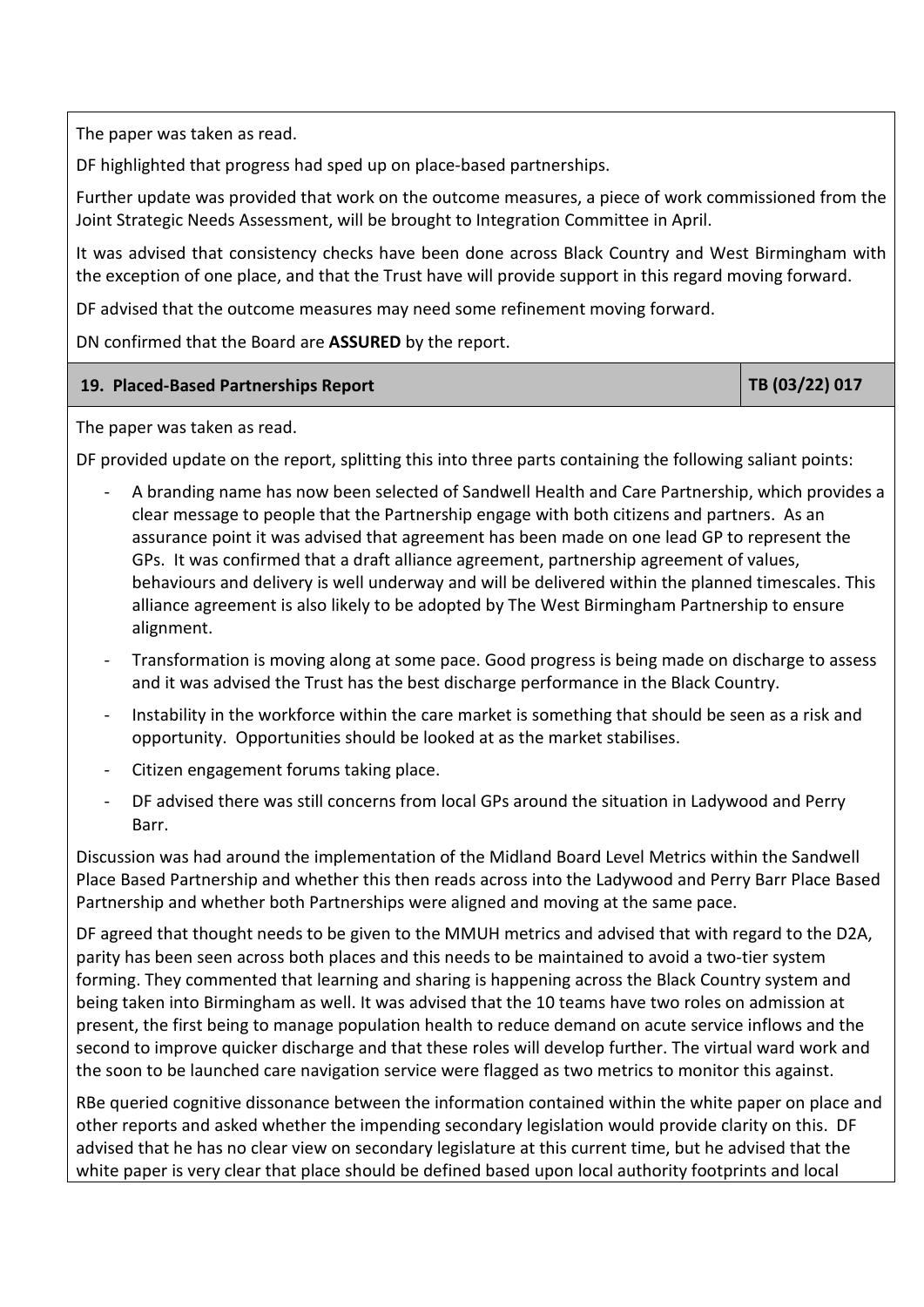#### partnerships.

It was provided that there are two ways to strengthen the Trust's work in this regard:

- The Trust does not need to seek permission to do this and that the reorganisation of services that exist as Place is already happening.
- Delegation and accountability is very important at a system level and the Black Country approach as discussed earlier is in conflict to the white paper states and therefore this conflict needs to be highlighted to ensure more control is gained at the Place level to ensure redesign of future services and funding mechanisms is successful.

JW queried whether there is a shared care record, whether this would hold things back and whether there was a degree of clinical risk of not having a shared care record across the system. DF responded that an integration engine called Graphnet has been purchased and will be activated within the next six to eight months to allow a shared care record at Place level, with pilot scenarios being run at other organisations prior to proposed deployment within the Trust in Q1 to Q2 next financial year.

LK raised the issues of disparity between how informed and aligned places are which then feeds back into the ICB system as a whole. DF responded that there are two places in the Black Country that are either at maturity or developing maturity, with the Trust being one of them, with two other places being further behind. It was presented that the Trust has a dual responsibility in this regard:

- To deliver for the Trust's own population.
- To host some action learning principles to scale up as delegation at Place level will not take place until all four places are working at the same level.

| Governance                                                                                                                                      |                |
|-------------------------------------------------------------------------------------------------------------------------------------------------|----------------|
| 20. Application of Trust Seal                                                                                                                   | TB (03/22) 018 |
| DCo advised that application of the Trust Seal required approval from the Board.<br>The Board <b>APPROVED</b> the fixation of the Trust's Seal. |                |
| For information only                                                                                                                            |                |
| 21. Board level metrics and IQPR exceptions                                                                                                     | TB (03/22) 019 |
| Noted.                                                                                                                                          |                |
| 22. Any other business                                                                                                                          | <b>Verbal</b>  |
| None discussed.                                                                                                                                 |                |
| Details of next meeting of the Public Trust Board:                                                                                              | <b>Verbal</b>  |
| The next meeting is to be held on Wednesday 6 <sup>th</sup> April 2022.                                                                         |                |